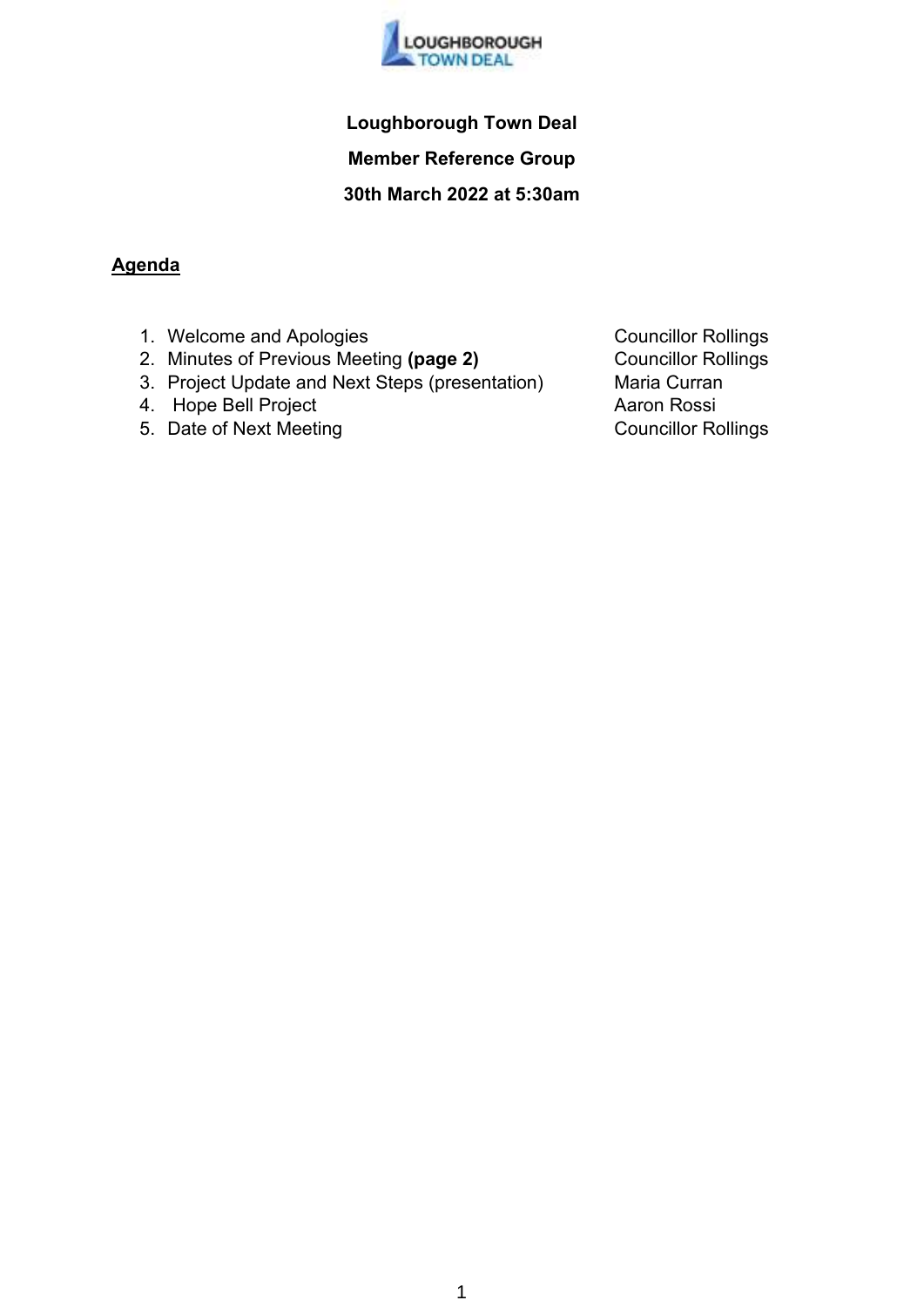

ITEM 2

## **Meeting Minutes**

| <b>PROJECT</b>                        | Town Deal - Member Reference Group |                                                                                         |                            |
|---------------------------------------|------------------------------------|-----------------------------------------------------------------------------------------|----------------------------|
| <b>DATE</b>                           | 2 November 2021                    | <b>LOCATION</b>                                                                         | Virtual meeting using Zoom |
| <b>Attendees</b>                      |                                    |                                                                                         |                            |
| Councillor Bokor (Chair)              |                                    | Lead Member Loughborough                                                                |                            |
| <b>County Councillor Max Hunt</b>     |                                    | Loughborough North West                                                                 |                            |
| <b>County Councillor Ted Parton</b>   |                                    | Loughborough South                                                                      |                            |
| <b>Councillor Roy Campsall</b>        |                                    | Loughborough Garendon                                                                   |                            |
| <b>Councillor Sandra Forrest</b>      |                                    | Loughborough Storer                                                                     |                            |
| <b>Councillor Kat Goddard</b>         |                                    | Loughborough Ashby                                                                      |                            |
| <b>Councillor Colin Hamilton</b>      |                                    | Loughborough Hastings                                                                   |                            |
| <b>Councillor Geoff Parsons</b>       |                                    | Loughborough Nanpantan                                                                  |                            |
| <b>Councillor Emma Ward</b>           |                                    | Dishley and Hathern                                                                     |                            |
| <b>Chris Grace</b>                    |                                    | <b>Town Deal Project Manager</b>                                                        |                            |
| <b>Richard Bennett</b>                |                                    | Head of Planning and Regeneration                                                       |                            |
| Sally Watson                          |                                    | Minute Taker (Charnwood Borough Council)                                                |                            |
| <b>Apologies</b>                      |                                    |                                                                                         |                            |
| County Councillor Jonathan Morgan     |                                    | Loughborough South West                                                                 |                            |
| <b>County Richard Bailey</b>          |                                    | Loughborough Outwoods                                                                   |                            |
| <b>Councillor Paul Mercer</b>         |                                    | Loughborough Southfields                                                                |                            |
| <b>County Councillor Betty Newton</b> |                                    | Loughborough North                                                                      |                            |
| <b>County Councillor Jewel Miah</b>   |                                    | Loughborough East                                                                       |                            |
| <b>Councillor Christine Harris</b>    |                                    | Loughborough Lemyngton                                                                  |                            |
| <b>Eileen Mallon</b>                  |                                    | Strategic Director of Housing, Planning,<br><b>Regeneration and Regulatory Services</b> |                            |

#### **Meeting Type (Team, Board or other)**

Member Reference Group

#### **Meeting Minutes**

#### **1. Welcome and Apologies**

Members confirmed that they were able to see and hear the proceedings and apologies were given as outlined above.

### **2. Minutes of the previous meeting and matters arising**

The minutes of the previous meeting held on 10th February 2021 were confirmed as a correct record and there were no matters arising.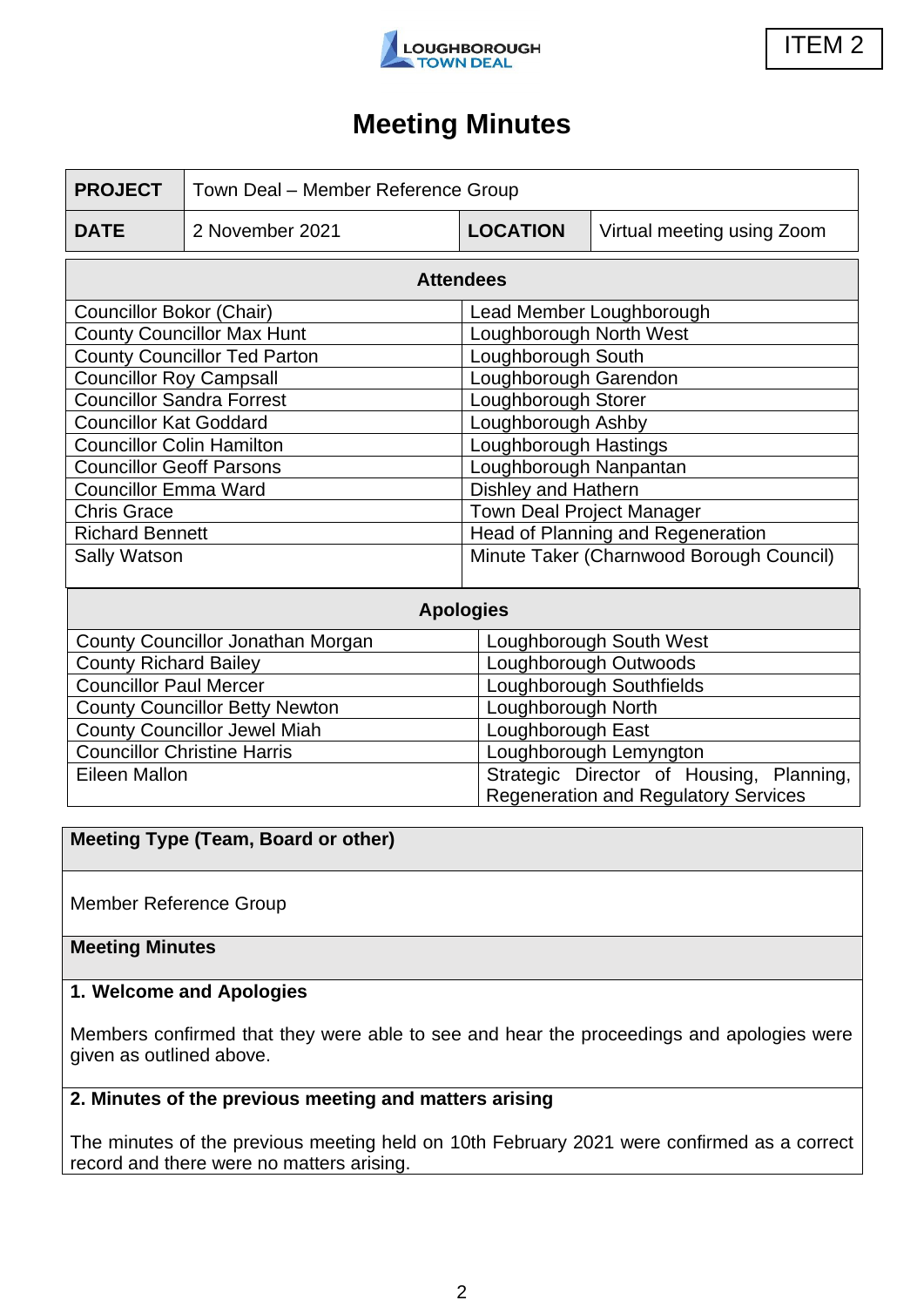

### **3. Project Update and Next Steps (Presentation)**

The Head of Planning and Regeneration and the Project Manager delivered a presentation providing information on the progress of the project since February 2021. This included updates as follows;

- TIP finalised after feedback from MHCLG and its retained consultants ARUP and Grant **Thornton**
- Town Investment Plan submitted to MHCLG
- Requested funding from the Towns Fund of £25m
- Government requested some points of clarification in relation to some projects and did not commit to giving towns a timeline as to when funding announcements would be made.
- Work on the Careers and Enterprise Hub was completed by the deadline of 31/03 set by government for Accelerator projects. £750K had been received from the government for the project.
- Careers and Enterprise Hub opened to the public.
- Government confirmed Town Deal offers Loughborough allocated £16.9m
- Heads of Terms received from MHCLG and subsequently signed.
- A Delivery Sub Group (DSG) of the Town Deal Board was created as task and finish group in order to oversee the prioritisation
- Government confirmed Town Deal offers Loughborough allocated £16.9m
- DSG recommended which projects should be prioritised for being taken forward within the parameters of the £16.9m town deal offer
- Town Deal Board agreed that the DSG should be formalised with new terms of reference to enable it to:
	- have responsibility for checking of project business cases;
	- send business cases for sign off by the S151 officer; and
	- regular monitoring of projects once they begin to be delivered.
- Town Deal Board approved a final list of projects to be taken forward
- The list of projects was confirmed and submitted to the government on 27 August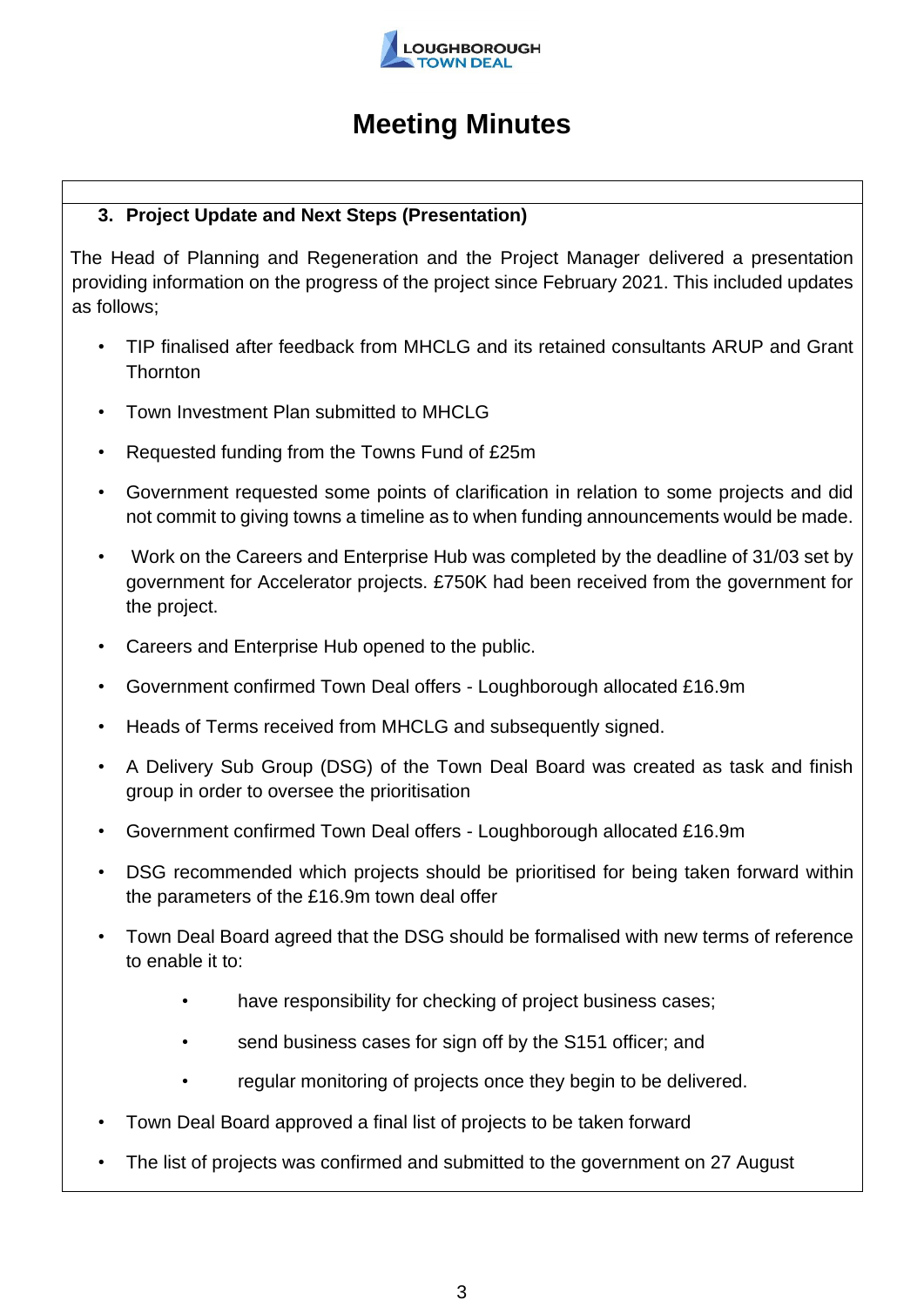

- 11 projects taken forward following the prioritisation process.
- 3 held 'in reserve' (Developer Accelerator / Parish Green / Connected Loughborough) should projects not be successful in producing full businesses or should significant underspend accrue as projects are delivered.
- Up to 5% of the £16.9m (£845k) was allocated to provide capacity to deliver town deal projects.
- Local Assurance Framework drafted
- Revised ToR for the Board and DSG agreed by the Board
- Regular Project Leads meetings set up
- Government announced changes to the deadlines for project business case submission in Oct 21 and Jan 22
- MACE consultancy appointed to carry out assurance assistance and checks of business cases
- 2 project business cases were signed off and submitted to DLUHC on 15<sup>th</sup> Oct (Bedford Square Gateway and Taylors Bell Foundry)
- New Communications and Engagement Plan considered by the Board
- DLUHC issued an update on delays to requirements for project baseline reporting and monitoring

Information on next steps for the project was provided, including;

- Delivery capacity funding expected from DLUHC early November
- MACE and 31ten consultants to work with Project Leads; regular liaison with project leads by Accountable Body
- PIDs to be submitted to Accountable Body; local monitoring of projects established
- Board meets Dec; DSG meets Nov and Jan
- Funding for Bedford Square and Bell Foundry expected before Christmas
- *Potentially* 6 project business cases to be submitted in Jan 2022 (Digital Skills Hub / Careers and Enterprise Hub / Healthy and Innovative Loughborough / Generator / Great Central Railway / Riverside Regeneration)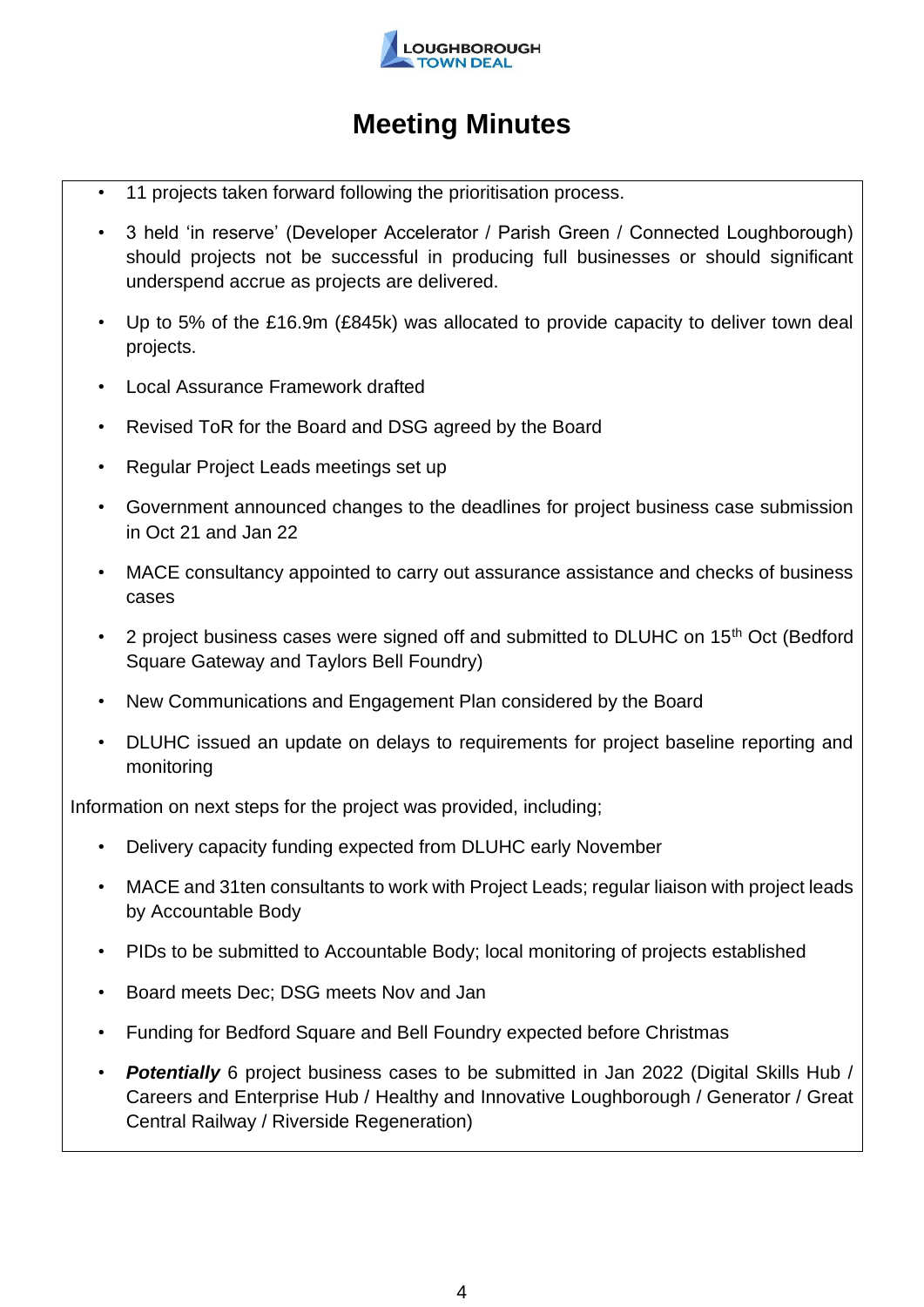

• 3 projects to be submitted by no later than August 2022 (Flood mitigation / Lanes and Links / Living Loughborough).

The following summarises the discussion;

- i. Unforeseen increased costs associated with specific projects would be mitigated by contingency plans such as value engineering, identifying savings, effective monitoring, reallocation of funds and matched funding. Project Leads were aware of risks and were working proactively to ensure any cost increases were addressed.
- ii. The group considered that presentations from Project Leads at a future meeting of the Member Reference Group would be beneficial as it would allow members to better understand project delivery and the impacts made on local communities. This would allow members to provide information to residents on the progression of projects.
- iii. The Council was the ultimate legal entity responsible for the funds.
- iv. There were clauses in the grant funding agreement which would allow for the recovery of funds to the Council from any project which had not progressed appropriately. The S151 Officer has a responsibility to ensure the Assurance Framework was adhered to and therefore would be involved in this process.
- v. The utilisation of the £845k programme support funds would be considered by the Delivery Sub-group (DSG) and a recommendation would be provided to the Town Deal Board following this. Some of the funding would potentially be used through the Council's Revenue accounts in order to undertake necessary requirements such as procurement. A reserve account would likely be created for the programme support funds.
- vi. The programme support fund would be up to 5% of the total government offer (£845k). These funds were expected to be made available by the end of November. A five-year plan for the delivery of the project and the utilisation of these funds would be considered at the next meeting of the DSG.
- vii. The £845K referred to did not mean any projects in the Town Deal would be allocated less than they had originally asked for; Three projects had not been successful in the projects prioritisation process and that had enabled finance to be allocated for delivery capacity on the projects that remained part of the Town Deal.
- viii. The Town Deal Board and the DSG were responsible for the delivery of projects against objectives and this process was ongoing until the end of the five-year programme, at which time the Council would no longer be responsible for the projects.
- ix. The Town Deal Board was able to make decisions regarding the prioritisation of funding and the DSG was able to make decisions regarding adjustments up to the value of £500k.